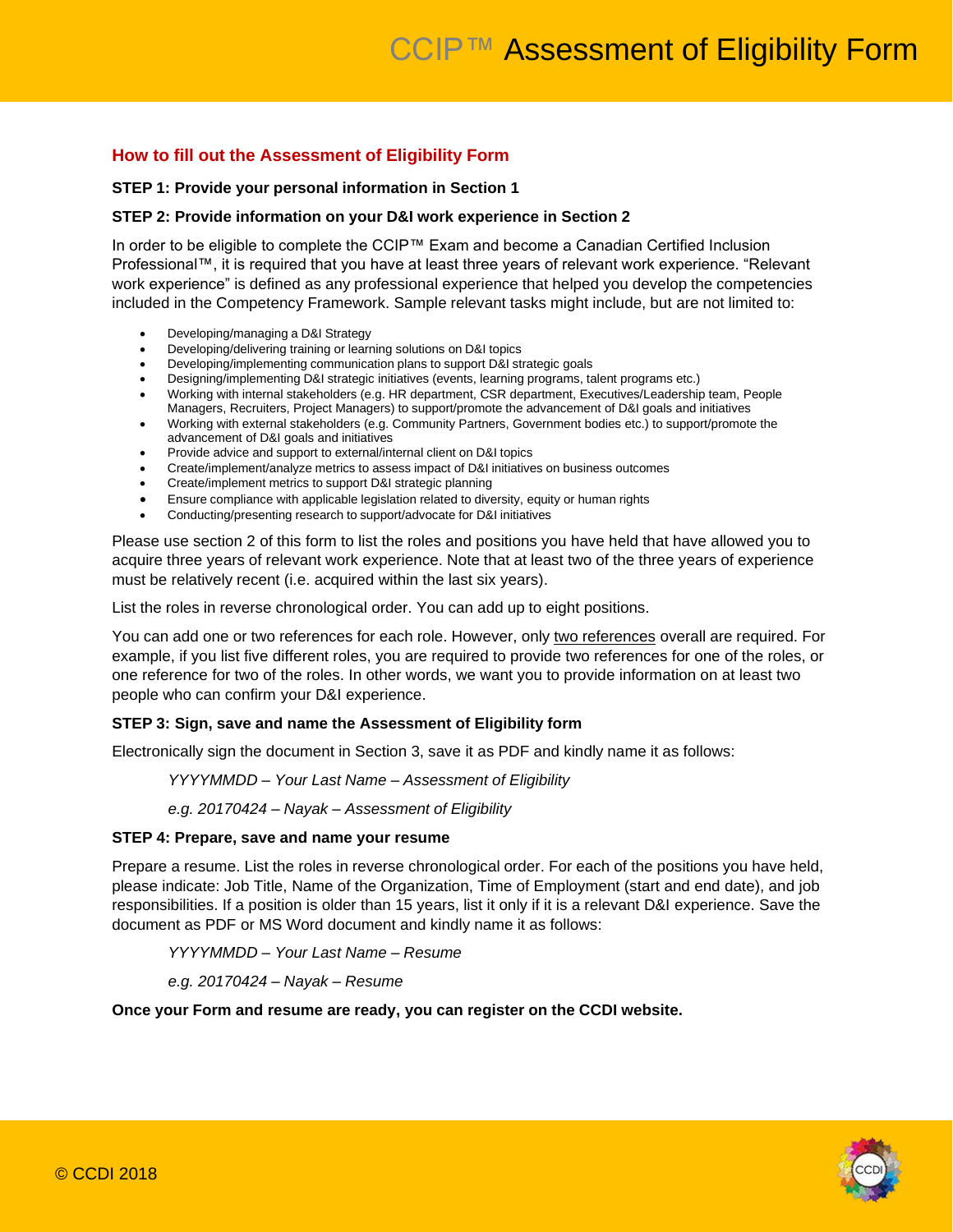### **SECTION 1: Personal Information**

**First Name:**

**Last Name:**

**Email Address:**

**Phone Number:**

**Current Job Title (if applicable):**

**Current Organization (if applicable):**

## **SECTION 2: D&I work experience**

# **POSITION 1**

**Job Title:**

**Organization:**

**Time of Employment:**

**Description of job tasks and responsibilities (max 1500 characters):**

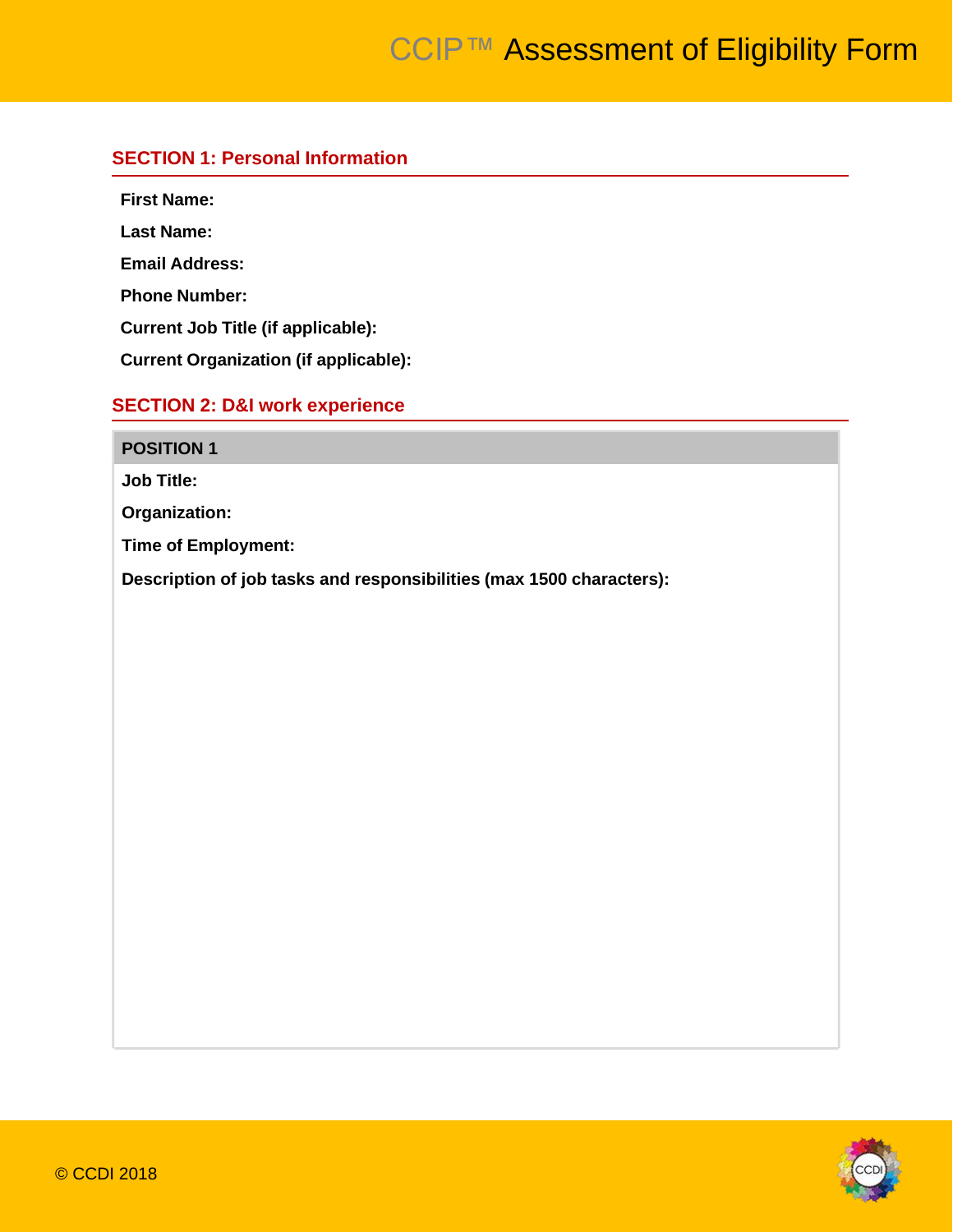### **Please indicate which Areas of the Competency Framework align with the type of experience you acquired in this role:**

- ☐ Area 1: Make the Case for Diversity and Inclusion ☐ Area 8: Measurement and Organizational Success
- 
- 
- 
- 
- 
- ☐ Area 7: Training and Development
- 
- ☐ Area 2: Build a D&I Strategy ☐ Area 9: Legislation and Compliance
- ☐ Area 3: Implement a D&I Strategy ☐ Area 10: D&I Organizational Structures and Support
- ☐ Area 4: Stakeholders Engagement ☐ Area 11: D&I Subject Matter Expertise
- ☐ Area 5: Workforce Planning ☐ Area 12: Cultural Competence
- ☐ Area 6: HR Practices ☐ Area 13: Visionary and Strategic Leadership

### **Please indicate a reference for this position:**

Reference first and last name:

Organization and Job Title:

Email address:

### **If applicable, indicate a second reference for this position:**

Reference first and last name:

Organization and Job Title:

Email address:

### **POSITION 2**

Job Title:

Organization:

Time of Employment:

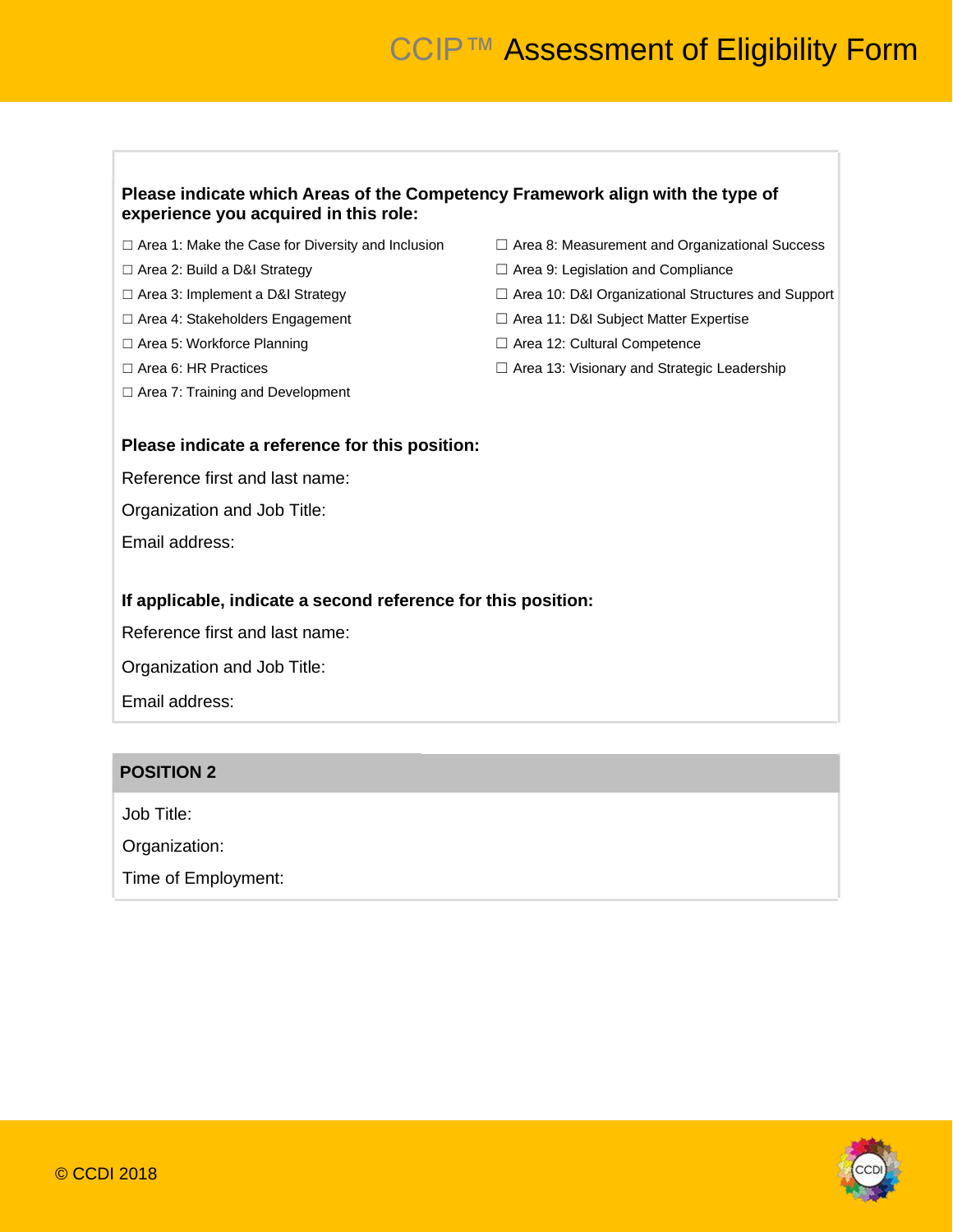**Description of job tasks and responsibilities (max 1500 characters):**

### **Please indicate which Areas of the Competency Framework align with the type of experience you acquired in this role:**

|                                         | $\Box$ Area 1: Make the Case for Diversity and Inclusion $\Box$ Area 8: Measurement and Organizational Success |
|-----------------------------------------|----------------------------------------------------------------------------------------------------------------|
| $\Box$ Area 2: Build a D&I Strategy     | $\Box$ Area 9: Legislation and Compliance                                                                      |
| $\Box$ Area 3: Implement a D&I Strategy | □ Area 10: D&I Organizational Structures and Support                                                           |
| $\Box$ Area 4: Stakeholders Engagement  | □ Area 11: D&I Subject Matter Expertise                                                                        |
| $\Box$ Area 5: Workforce Planning       | $\Box$ Area 12: Cultural Competence                                                                            |
| $\Box$ Area 6: HR Practices             | □ Area 13: Visionary and Strategic Leadership                                                                  |
| $\Box$ Area 7: Training and Development |                                                                                                                |
|                                         |                                                                                                                |

### **Please indicate a reference for this position:**

Reference first and last name:

Organization and Job Title:

Email address: